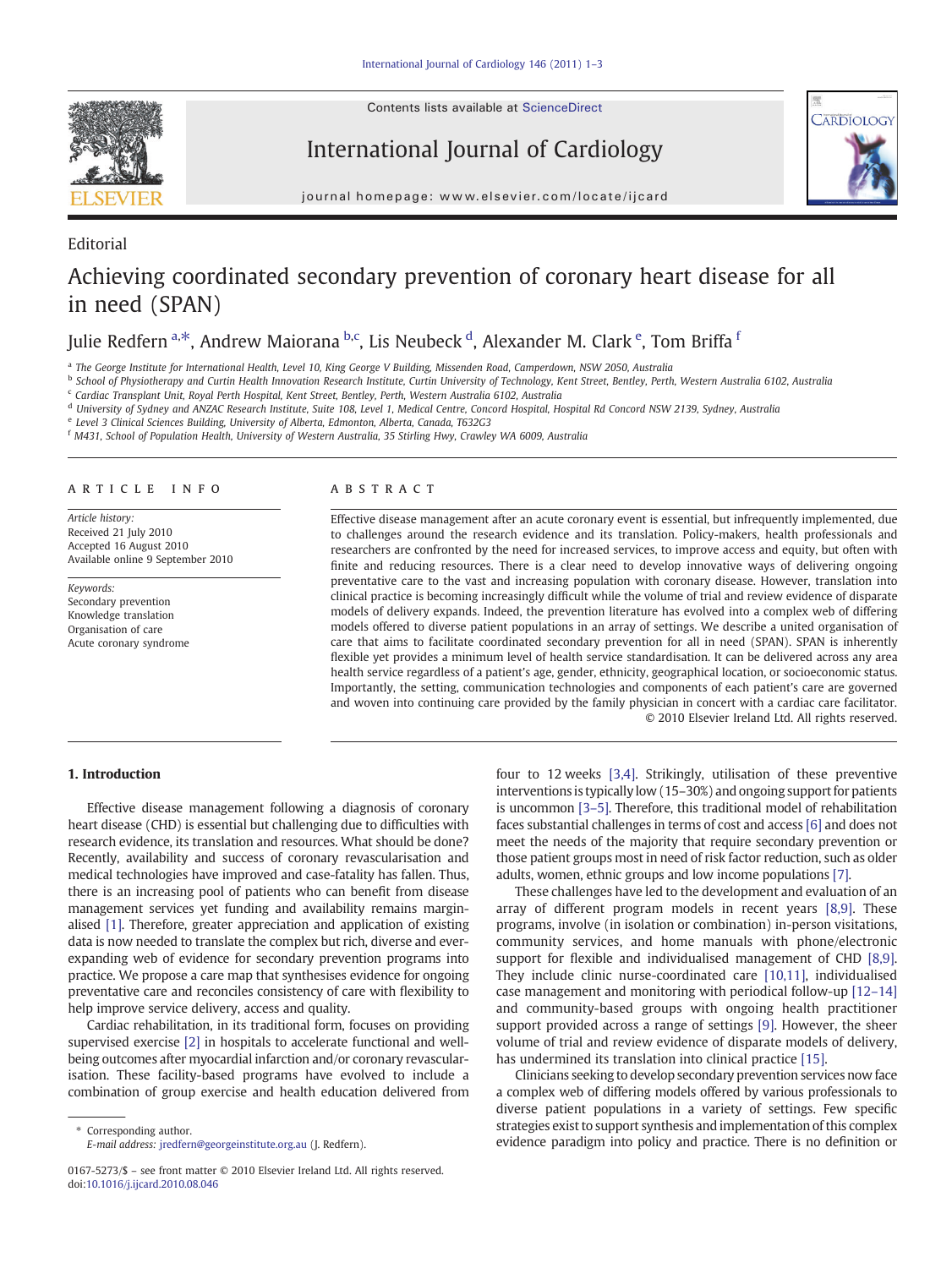simple model for uniting current evidence into a framework that is standardised but also allows flexibility to respond to local needs and resources. We describe such a model that aims to foster debate and dialogue as well as challenge researchers and clinicians to develop a model that improves access and equity locally yet provides a minimum level of standardisation. The model provides an overview of how secondary prevention for all in need (SPAN) could be achieved.

#### 1.1. Achieving coordinated secondary prevention for all in need (SPAN) framework

SPAN includes four core elements for all patients — an assessment, information session, individualised program and ongoing support with follow-up (Fig. 1). Each core element provides flexible alternatives in terms of contact, setting, duration and format. SPAN caters for patients who have been diagnosed with CHD (whether hospitalised or by the family physician) or those whose absolute risk of a cardiovascular event within 5 years is  $>10\%$  [16]. Patients with advanced disease states, including intractable angina or end stage heart failure should receive intensive direct supervision and monitoring to stabilise their symptoms in the first instance.

The family physician is best placed to be responsible for overseeing, directing and delivering the patient's care with specialist and health professional input as appropriate. Working in concert with the treating physician(s) should be a cardiac care facilitator whose role is to facilitate, guide and enable an effective preventive intervention for each patient.

#### 1.2. Core element 1: Assessment

Assessment includes collecting clinical data, medication details and measurement of biomedical, lifestyle and psychosocial factors as well as the patient's readiness to change (Fig. 1). Ideally, attendance at an information session and assessment should occur as soon as is practical  $\left($  <4 weeks where practical) after diagnosis. The assessment should actively engage the patient through two-way discussion and can be conducted in the patient's home or even via the telephone or web-based communication. Each assessment takes approximately 30 min, is individualised and ideally with family/carers present. Appropriate short (weeks), medium (months) and long-term (years) targets can be mutually agreed, then addressed through the individualised intervention.

#### 1.3. Core element 2: Information session

All patients should receive education into the chronic nature of CHD, a symptom management plan, possible psychosocial impairment, and the importance of medication adherence and lifestyle therapies (Fig. 1). The session should help patients initiate efforts to manage CHD now or later if their readiness to change is pre-contemplative. Using multi-media (e.g., Powerpoint, DVDs) and other resources (e.g. flipcharts, leaflets, verified websites), patients can access lifestyle information on being active, healthy eating, role resumption, employment where appropriate, and functional independence. The session can be delivered as a group or individually, at home or even remotely via the telephone or Internet and should take around 30 min. Lay supplementary material to reinforce key information points should also be provided.

#### 1.4. Core element 3: Individualised program

To support long-term adherence to lifestyle change, medications and risk factor control, all patients should be offered an individualised

|                        | <b>Diagnosis and assessment</b>                                                                                                                                                                         | <b>Risk reduction</b>                                                                                                                                                   |                                                                                                                                                                                                                                | <b>Ongoing prevention</b>                                                  |
|------------------------|---------------------------------------------------------------------------------------------------------------------------------------------------------------------------------------------------------|-------------------------------------------------------------------------------------------------------------------------------------------------------------------------|--------------------------------------------------------------------------------------------------------------------------------------------------------------------------------------------------------------------------------|----------------------------------------------------------------------------|
| <b>GENERAL CONTENT</b> | <b>ASSESSMENT</b><br>• Biomedical, physical,<br>behavioural and<br>psychosocial factors<br>• Medications<br>• Readiness to change<br>and beliefs                                                        | <b>INFORMATION SESSION</b><br>• Heart disease<br>• Symptom management<br>plan<br>• Medication adherence<br>• Being active<br>• Healthy eating<br>• Role/work resumption | <b>INDIVIDUAL PROGRAM</b><br>• Based on preference*, need<br>and goals<br>• Target relevant risk factors<br>and psychosocial issues<br>• Ongoing care and support<br>to encourage, reinforce and<br>achieve behavioural change | <b>REASSESSMENT</b><br>• Repeat baseline<br>measures<br>• Assess adherence |
| CONTACT                | With patient to support and actively engage<br>in-person/phone/electronic/hard copy, flipchart<br>With treating physician(s) to engage, support and collaborate<br>telephone/written/electronic $\beta$ |                                                                                                                                                                         |                                                                                                                                                                                                                                |                                                                            |
| <b>SETTING</b>         | Hospital (eq. CR, CHOICE,<br>Home (eq, BRUM)<br>COACH) Community†(eq. CHOICE, COACH)                                                                                                                    |                                                                                                                                                                         |                                                                                                                                                                                                                                |                                                                            |
| <b>DURATION</b>        | 30 minutes (if separate sessions) – 60 minutes (if combined)                                                                                                                                            |                                                                                                                                                                         | $0.5-60$ hrs (eg from<br><b>COACH</b> to CR)                                                                                                                                                                                   | 5-30 minutes                                                               |
| FORMAT                 | Individual                                                                                                                                                                                              | Individual (eq. CHOICE,<br>SCRIP), group (eg CR), or<br>family gathering (eg, in remote<br>communities using flipcharts)                                                | Individual (eq. COACH,<br>CHOICE, SCRIP, BRUM),<br>group (eg CR), or combination<br>based on resources                                                                                                                         | Individual (eg, COACH,<br>CHOICE)                                          |
|                        |                                                                                                                                                                                                         | Can be prescriptive (eg EuroAction, COACH) or patient-centred (eg, CHOICE, SCRIP)                                                                                       |                                                                                                                                                                                                                                |                                                                            |

tisk factors can be addressed individually in a stepwise fashion or multiple concurrently; †includes General Practice and community "clinics", <sup>B</sup>Electronic communication includes phone, personal digital assistants, facsimile, internet; Dr (doctor); BP (blood pressure); CR (facility cardiac rehabilitation);<br>CHOICE<sup>12</sup> (Choice of Health Options In prevention of Ca On Achieving Cardiovascular Health;); BRUM<sup>14</sup> (Birmingham Rehabilitation Uptake Maximisation study); EuroAction<sup>10</sup> (Nurse-coordinated multidisciplinary, familybased cardiovascular disease prevention programme).